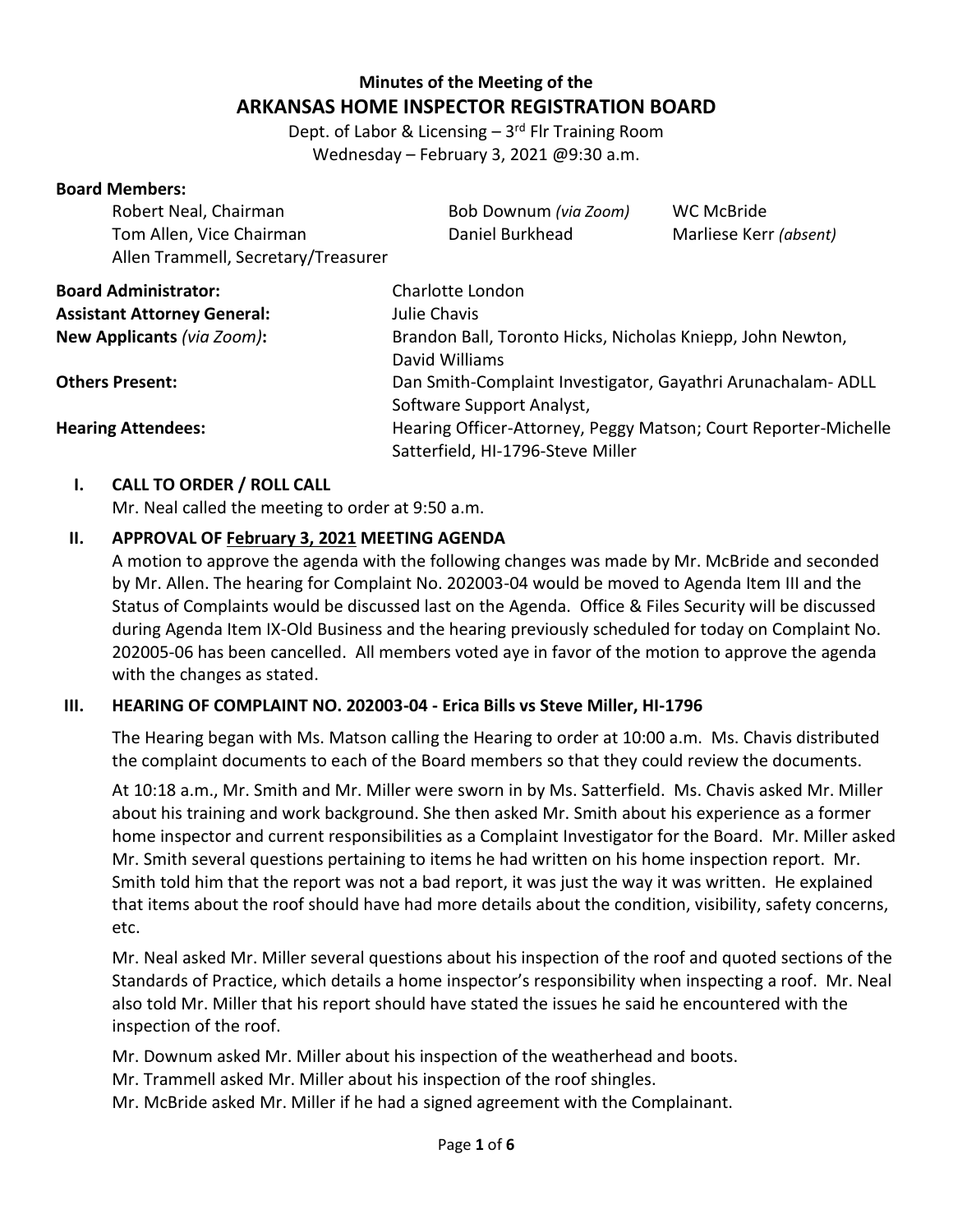Mr. Miller answered the Board members by saying that he probably could have worded his inspection report better and he did have a signed agreement with the Complainant.

Ms. Matson asked Ms. Chavis to make her closing statement. Ms. Chavis said the problem was in the way the home inspector documented items in his report.

Mr. McBride made a motion that the Board agrees with the allegations against Mr. Miller and Mr. Burkhead seconded. Mr. Neal amended the motion to include that Mr. Miller take four (4) hours of additional CE training that will include two (2) hours of Report Writing and two (2) hours of the Standards of Practice. He said the charges are factual and the home inspector should take the additional training. Mr. Trammell seconded and all Board members voted aye to approve the motion.

The Hearing concluded at 11:53 a.m.

# **BREAK 11:53 -12:04 and Board Meeting will resume**

# **IV. APPROVAL OF MINUTES**

- 1. The Minutes for October 7, 2020 were Incomplete A motion to table the minutes was made by Mr. McBride and seconded by Mr. Trammell. All members voted aye in favor of the motion.
- 2. Minutes for January 6, 2021 A motion to approve was made by Mr. Neal and seconded by Mr. Trammell. All members voted aye in favor of the motion.

# **V. FINANCIALS**

- 1. November 2020 Incomplete
- 2. December 2020 Incomplete
- 3. January 2021 Incomplete A motion was made by Mr. Trammell to table approval of the financial reports with a second by Mr. Burkhead. All members voted aye in favor of the motion.

# **VI. REVIEW OF NEW APPLICANTS /**

# **A. New Applicants**

- 1. Brandon Ball
- 2. Toronto Hicks
- 3. Nicholas Kniepp
- 4. John Roger Newton
- 5. Derek Rawls
- 6. Larry Combs Stamps
- 7. David Williams
- 1. Mr. McBride made a motion to approve the applicants **#1** and **#3**, Brandon Ball and Nicholas Kniepp. Mr. Trammell seconded and all members voted aye in favor of the motion.
- 2. Mr. Allen made a motion to issue a refund of the application fee to applicant **#2**, Toronto Hicks. Mr. Hicks can reapply after passing the NHIE Exam. Mr. Burkhead seconded and all Board members voted aye in favor of the motion.
- 3. Mr. Trammell made a motion to approve applicant **#4**, John Roger Newton, contingent upon his providing the contact information of his insurance agent. Mr. McBride seconded all Board members voted aye in favor of the motion.
- 4. Mr. Trammell made a motion to approve applicant **#5**, Derek Rawls, contingent upon his providing the contact information of his insurance agent. Mr. McBride seconded all members voted aye in favor of the motion.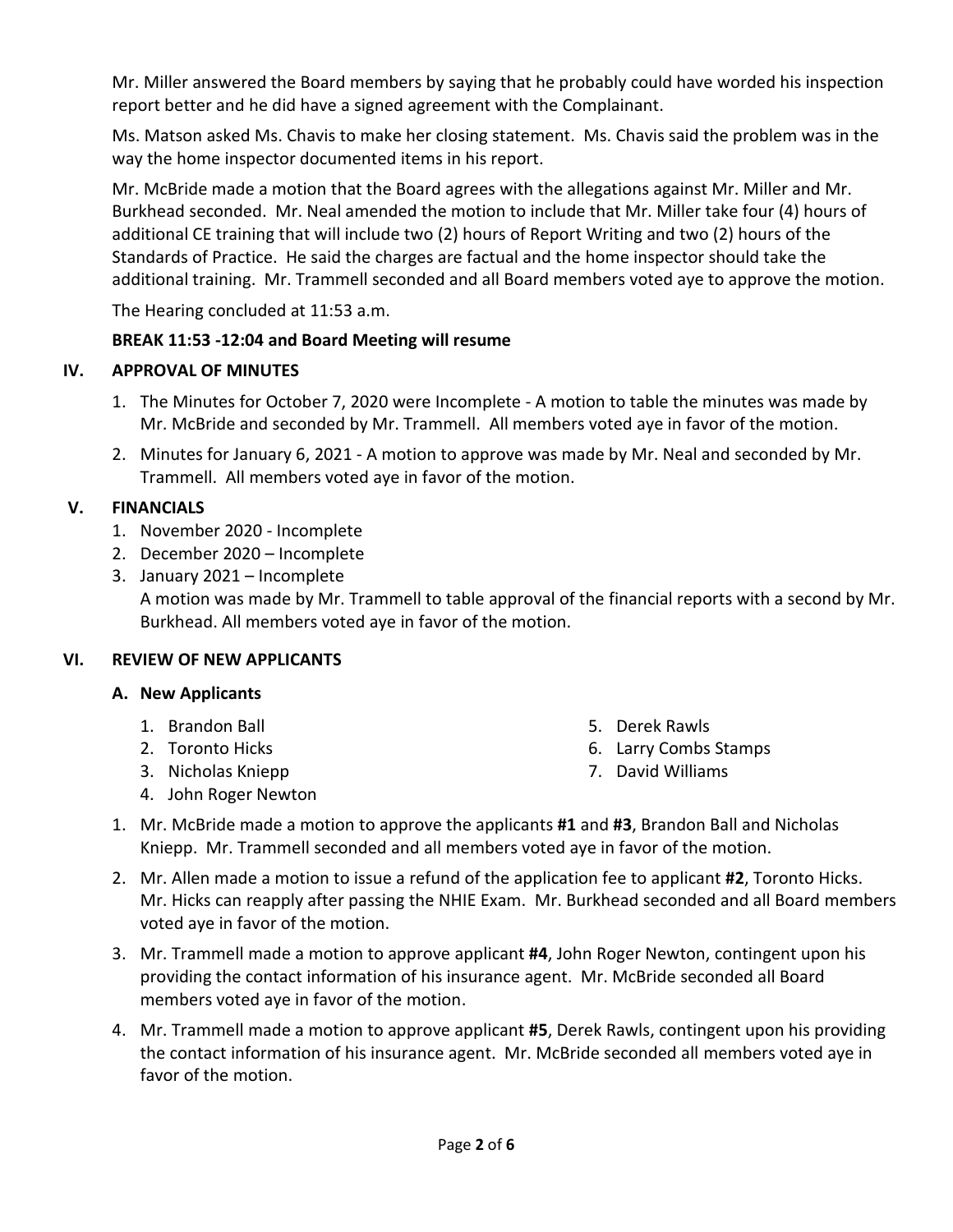- 5. Mr. Neal made a motion to approve the application of **#6**, Larry Combs Stamps, with the stipulation that he completes 14 hours of approved CE courses for renewal of his license for 2022. Mr. Allen seconded and all members voted aye in favor of the motion.
- 6. Mr. Neal made a motion to approve the application of **#7**, David Williams, with the stipulation that he submit a new address for his website. Mr. Allen seconded and all members voted aye in favor of the motion.

### **VII. CONTINUING EDUCATION / PRE-REGISTRATION COURSES**

#### **A. CONTINUING EDUCATION**

1. **ASHI** – Virtual Seminar (6) CE Courses – 2 Credit Hours Each

|    | <b>COURSE NAME</b>                                     | <b>Hrs</b> |
|----|--------------------------------------------------------|------------|
|    | a. Electric Panel Inspections                          |            |
|    | b. ASHI Standard Deck Inspection                       |            |
| c. | <b>Identifying Exterior Water Problems</b>             |            |
|    | d. 100 Most Commonly Missed Electrical Defects         |            |
| e. | Major Foundation Failures-Strategies for Diagnosis     |            |
|    | Home Inspection Methodology and Learning from Mistakes |            |

A motion was made by Mr. McBride with a second by Mr. Trammell to approve all six continuing education courses. All members voted aye in favor of the motion.

#### **B. PRE-REGISTRATION**

1. **ABC** – Pre-Licensing Training Renewal – 80 Hours

A motion was made by Mr. McBride with a second by Mr. Trammell to approve the pre-licensing training renewal of ABC. All members voted aye in favor of the motion.

#### **VIII. NEW BUSINESS**

- 1. HB 1219 This bill transfers the funds from the Public Awareness Campaign to the Department of Labor & Licensing. Mr. Allen said that he is not satisfied with the Department of Labor & Licensing taking the funds from the Board and he stated that this is not what was agreed upon when he and Mr. Neal met with Executives from the Labor Department. Mr. Neal stated that the Board needs clarification on what HB 1219 means. A motion was made by Mr. Neal with a second by Mr. Burkhead that Mr. Allen is designated to represent the AHIB Board in a meeting with the Secretary of the Department of Labor & Licensing to get clarification of HB 1219. All Board members voted aye to approve the motion.
- 2. HB 185 No discussion on this bill since it does not affect AHIB.
- 3. HB 1179 This bill will have additional results on background checks. It was decided that the AHIB Board is in favor of this bill.
- 4. Dept. of Labor Indirect Transfers / Shared Services After discussion by the Board, a motion was made by Mr. McBride with a second by Mr. Burkhead for Mr. Neal to write a letter, to whoever is hired to replace the CFO, asking for details on Indirect Transfers and Shared Services being charged to AHIB. Mr. Neal said the letter will also invite someone from accounting to one of the Board meetings. All Board members voted aye to approve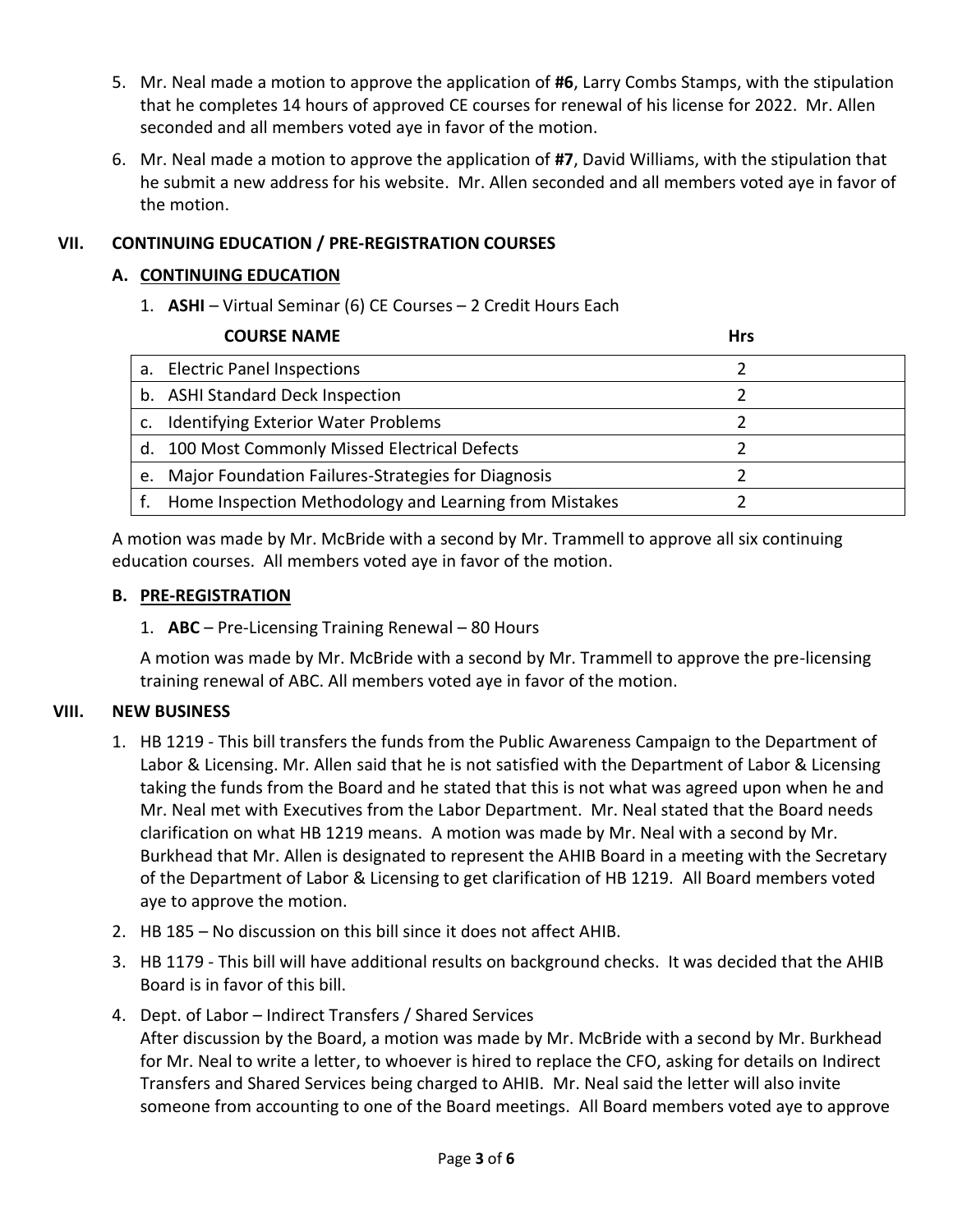the motion. Board members discussed how this information had been requested in the past, but no detailed response has ever been given.

5. Update on Rule Changes for Apprenticeship Training Program- No update.

#### **IX. OLD BUSINESS**

### 1. **Lack of Office & Files Security**.

Ms. London reported she still does not have a working key to the AHIB office. She also reported that the file cabinet does not have a key and cannot be locked. The files maintained by AHIB contain confidential and personal information on applicants and home inspectors that AHIB is required to protect. The Board expressed concern & disappointment that these files are not being properly protected. Ms. London was instructed to send an email to the appropriate person to request a key that will lock the office in addition to getting file cabinets that can be locked.

#### **X. STATUS OF COMPLAINTS / APPEALS / HEARINGS**

#### **1. Old Complaints**

- 1. **Robert Neal (AHIRB) vs Justin Hall**-Not registered as a HI in Arkansas *Complaint Filed March 2018. Notification sent by Certified Mail on 3/26/2018*. *It was signed for and accepted on April 12, 2018. Summary received from Investigator 11/22/2019*. *No response to complaint as of January 13, 2020*. Ms. Chavis has an update *(as of 9/14/2020)*: Mr. Hall has requested the removal of his name from the website. Board Members voted to leave the notification on the website during the October meeting. *A Hearing is scheduled for March 3, 2021 @9:30 a.m.*
- 2. **202001-02** *Complaint Filed January 2020. Notification to HI sent by Certified Mail on 2/14/2020*. *The home inspector has responded and the complaint has been turned over to the Complaint Investigator. Summary received from Investigator on 3/2/2020. Recommendation: Dismissal of Complaint. Complainant has requested an appeal of the decision & would like to appear before the Board when physical meetings resume.*
- 3. **202003-04** *Complaint Filed March 2020. Notification to HI sent by Certified Mail 4/3/2020. Summary received from Investigator 4/14/2020. The Summary was amended on 5/15/2020. The home inspector has requested a discussion with the Board about the findings. Ms. Chavis said the home inspector would like to discuss the findings when physical meetings resume. A Hearing is scheduled for February 3, 2021 @9:30 a.m.*
- 4. **202004-05** *Complaint Filed April 2020. Notification to HI sent by Certified Mail 4/3/2020. Summary received from Investigator on 5/15/2020. Ms. Chavis said the complainant wants the Board to continue with the investigation even though a lawsuit has been filed. The Board will move forward with this complaint to protect the consumer. A Hearing is scheduled for February 3, 2021. Request for Continuance rec'd 12/31/2020.*
- 5. **202005-06** *Complaint Filed May 2020. Notification to HI sent by Certified Mail 5/15/2020. Certified letter was received by recipient on 5/22/2020. Summary received from Investigator on 6/11/2020. Ms. Chavis has received the signed Consent Agreement, but the home inspector has not paid the fine. A Hearing was scheduled for February 3, 2021, but it has been cancelled.*
- 6. **202010-09** *Complaint Filed October 2020. Notification to HI sent by Certified Mail 10/23/2020*. Response from HI received 11/10/2020 and the complaint has been turned over to the Complaint Investigator. Summary received from Investigator 12/13/2020. Ms. Chavis has prepared a Consent Agreement, but due to consideration for unforeseen circumstances, she will hold off on the agreement.
- 7. **202011-10** *Complaint Filed November 2020. Notification to HI sent by Certified Mail 11/17/2020*. Response from HI received 12/09/2020. Complaint given to Investigator 12/17/2020. Summary received 1/7/2021.
- 8. **202012-11** *Complaint Filed December 2020. Notification to HI mailed 12/18/2020.* Response from HI received 12/21/2020. Complaint turned over to Investigator 12/29/2020. Complaint turned over to Investigator 12/29/2020. Summary received 1/7/2021.

#### **2. New Complaints**

None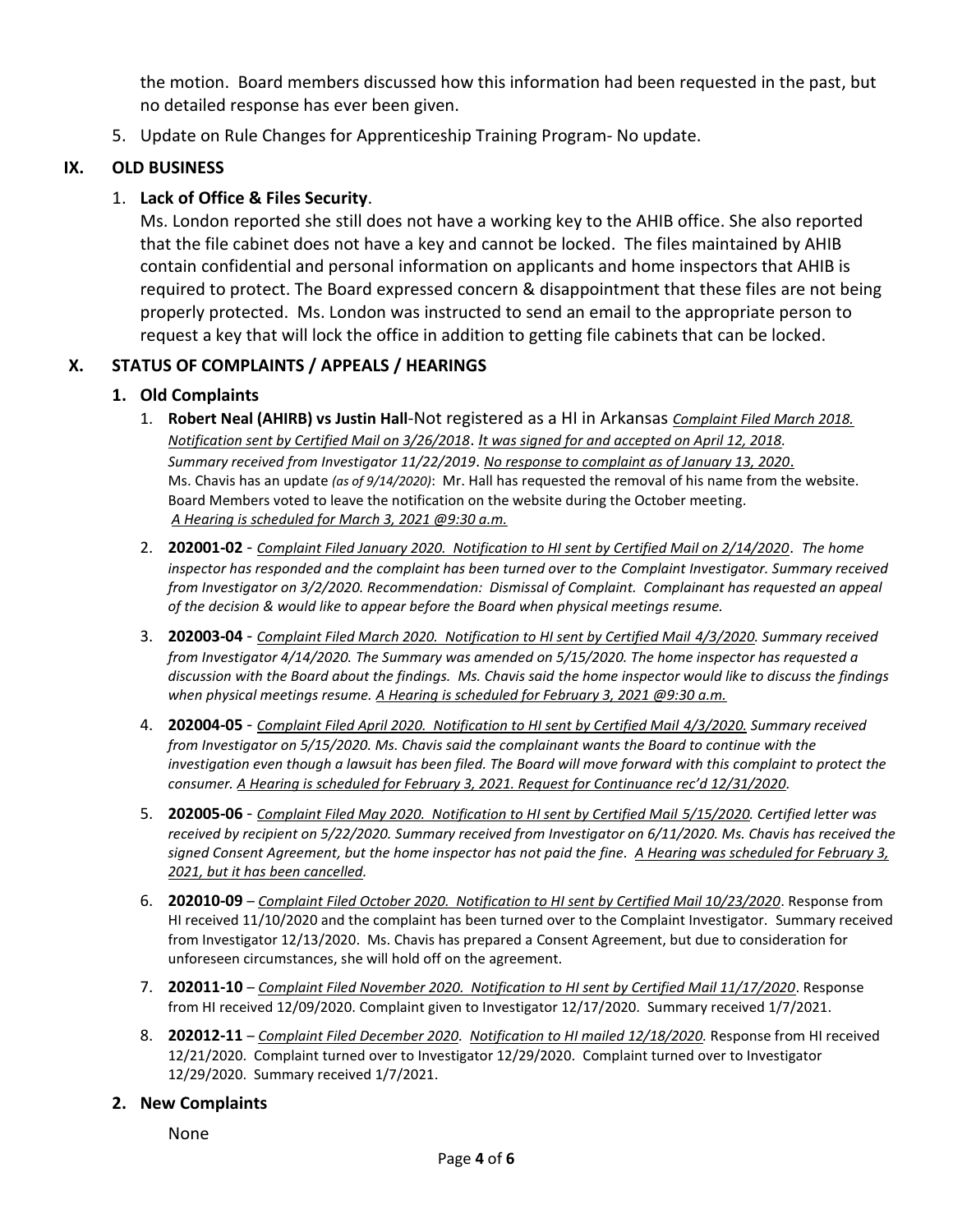## **3. Hearings Scheduled**

a. March 3, 2021 - Justin Hall *(Unlicensed)*

# **XI. ADMINISTRATOR'<sup>s</sup> UPDATE to BOARD MEMBERS**

Ms. London told the Board that she was tired from working long hours and trying to get so much done for the Department of Labor & Licensing and the Board. She said that in addition to the daily duties of running the office, she also was trying to update all of the AHIB forms for the Dept. of Labor to add to a re-designed website. She told them that it was hard being the only employee with an increasing workload and not having any help.

- 1. Weekly Reports to Dept. of Labor Ms. London told the Board that the reports are still being turned in each week to Steve Guntharp, Chief of Staff and Anita Chance, Executive Assistant to the Secretary.
- 2. Insurance expiration letters for February were mailed on January 14, 2021.
- 3. All of the license cards have been mailed out except for the ones that still have late fees or additional documents to turn in.

## **XII. 2021 REGISTRATION RENEWALS**

- 1. A motion was made by Mr. Neal with a second by Mr. Burkhead to approve the renewal applications of home inspectors' number 1760, 1907, 1898 & 1744 contingent on receipt of a Certificate of Abstinence. All members voted aye in favor of the motion.
- 2. A motion was made Mr. Neal with a second by Mr. Burkhead to approve the renewal application of home inspector number 1538 contingent upon receipt of the \$50 late fee. All members voted aye in favor of the motion.
- 3. A motion was made by Mr. Allen with a second by Mr. McBride to approve the renewal application of home inspector number 2032. All members voted aye in favor of the motion.
- 4. A motion was made by Mr. Trammell with a second by Mr. McBride to approve the renewal application of home inspector number 1962 contingent on the receipt of a Certificate of Abstinence and an insurance certificate that shows the name of the home inspector. All members voted aye in favor of the motion.
- 5. A motion was made by Mr. Trammell with a second by Mr. McBride to approve the renewal application of home inspector number 2101 contingent on the receipt of an inspection report and a Certificate of Abstinence. All members voted aye in favor of the motion.
- 6. A motion was made by Mr. Trammell with a second by Mr. McBride to approve the renewal application of home inspector number 2089 contingent on receipt of an insurance certificate that shows the name of the home inspector.

## **XIII. SCHEDULE NEXT MEETING**

1. March 3, 2021 @ 9:30 a.m.

Location: Arkansas Dept. of Labor & Licensing 900 W. Capitol Avenue Little Rock, AR 72201

(*Meeting date and time are subject to change at the discretion of the Board*)

## **XIV. EXECUTIVE SESSION** – Discussion of Personnel Step Increases

1:40 p.m. - Mr. Neal made a motion for the Board to go into Executive Session for discussion. Mr. Trammell seconded and all Board members voted aye to approve the motion.